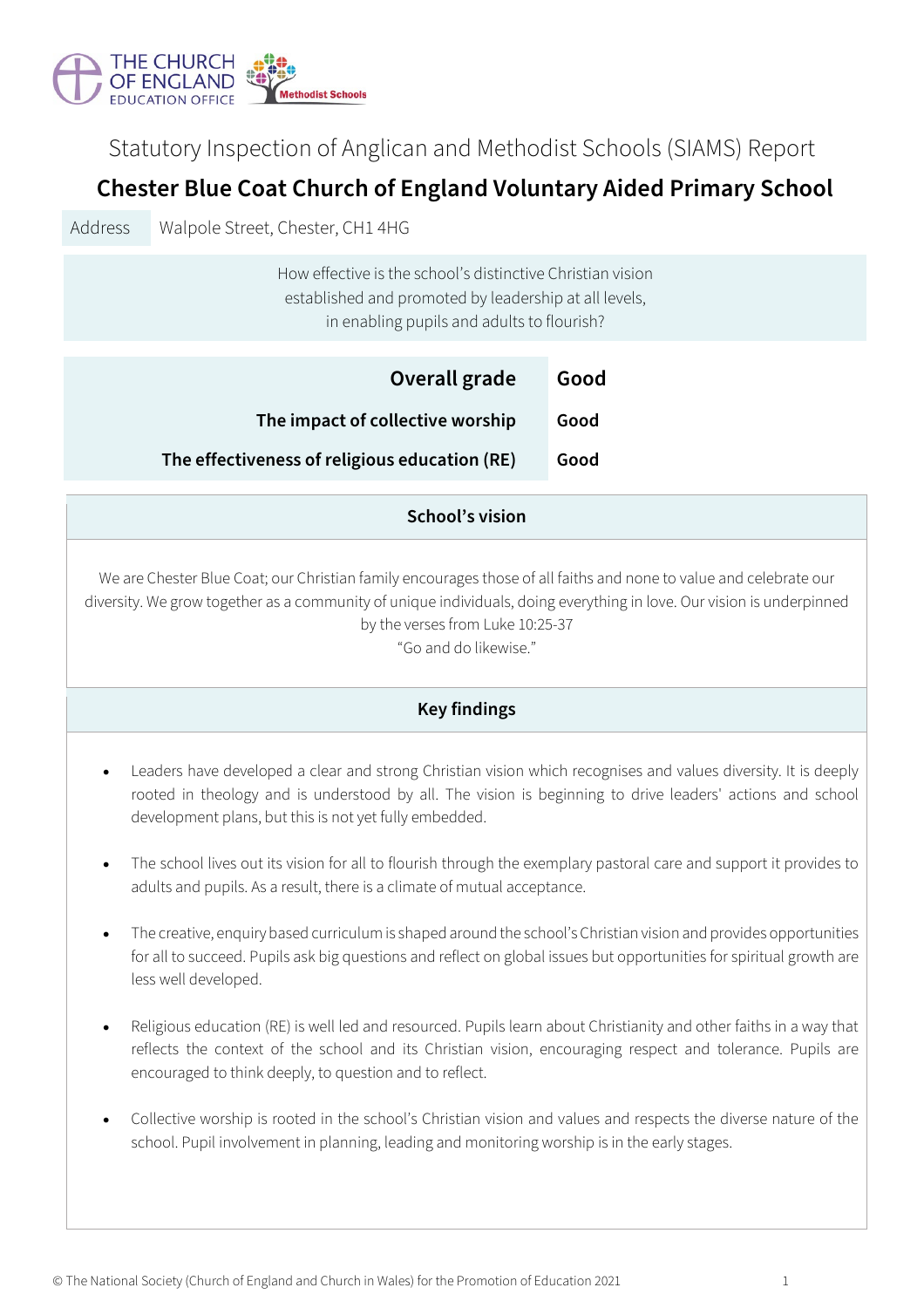#### **Areas for development**

- Monitor and evaluate the impact of the vision on all aspects of the leadership and management of the school. This will help to secure the on-going improvement of Church school distinctiveness.
- Increase the opportunities that pupils have to plan, deliver, monitor and evaluate worship so that they have a positive impact on worship.
- Develop a shared understanding of spirituality both through the taught and wider curriculum, including the use of the outdoor environment. This is so that pupils experience a sense of awe and wonder and are provided with a language to articulate spiritual and ethical issues.

How effective is the school's distinctive Christian vision, established and promoted by leadership at all levels, in enabling pupils and adults to flourish?

## **Inspection findings**

Chester Blue Coat is an inclusive school serving families from many different nationalities, faiths and backgrounds. It is led by a headteacher determined to create a community where everyone feels welcome. Alongside a dynamic leadership team, and with support from the Diocese of Chester, the headteacher has worked tirelessly to develop and embed a refreshed Christian vision. As a result, it now fully reflects the context of the school and focuses on growing together whilst retaining individual worth. The vision and underlying theology are fully understood by adults and pupils. This has created a deep sense of community where everyone is seen as a unique child of God, feeling valued and respected. Actions are linked to the vision, underpinned by the Good Samaritan Bible story, where a traveller is attacked. For example, the behaviour policy has been revised to reflect this story, alongside current thinking about trauma and restorative justice. Leaders have a clear focus on developing Church school distinctiveness. However, systems for monitoring the impact of the Christian vision on the life of the school are not yet fully embedded.

A culture of love and hope means that the worth and individual needs of adults and pupils are paramount. The school has a high proportion of pupils with English as an additional language. A plethora of bespoke support, tailored to meet specific needs, is available for these pupils and their families. Examples, such as the translation of the school prayer into over 20 languages and the creation of support networks for families of the same nationality, highlight the school's thirst to 'go the extra mile to help'. Language Afternoons and Food Festivals further embrace the school community's diversity.

Care and nurture permeate relationships in school and pastoral support for adults and pupils is exceptional. Adults provide examples of how leaders have supported them through challenging times. They feel valued, and because professional development is highly prioritised, there is exceptionally low staff turnover.

Many opportunities exist to support pupils' wellbeing and mental health. These include My Happy Mind, Play Therapy and Art Therapy. Financial support is offered, so all pupils can access a range of extra-curricular clubs and visits. These include breakfast and holiday clubs for vulnerable or disadvantaged pupils, enabling all to participate and flourish.

All staff are committed to identifying the needs of pupils and their families. They recognise the positive impact of this, with one staff member explaining, 'this school is like no other in the way it supports families. Families have left to go to other schools but have later returned because they did not receive the support they needed.' Parents describe the wealth of support received during the pandemic, citing examples such as the receipt of food parcels, the loan of laptops for remote learning and regular phone calls. They praise the way the school supports them, explaining how 'nobody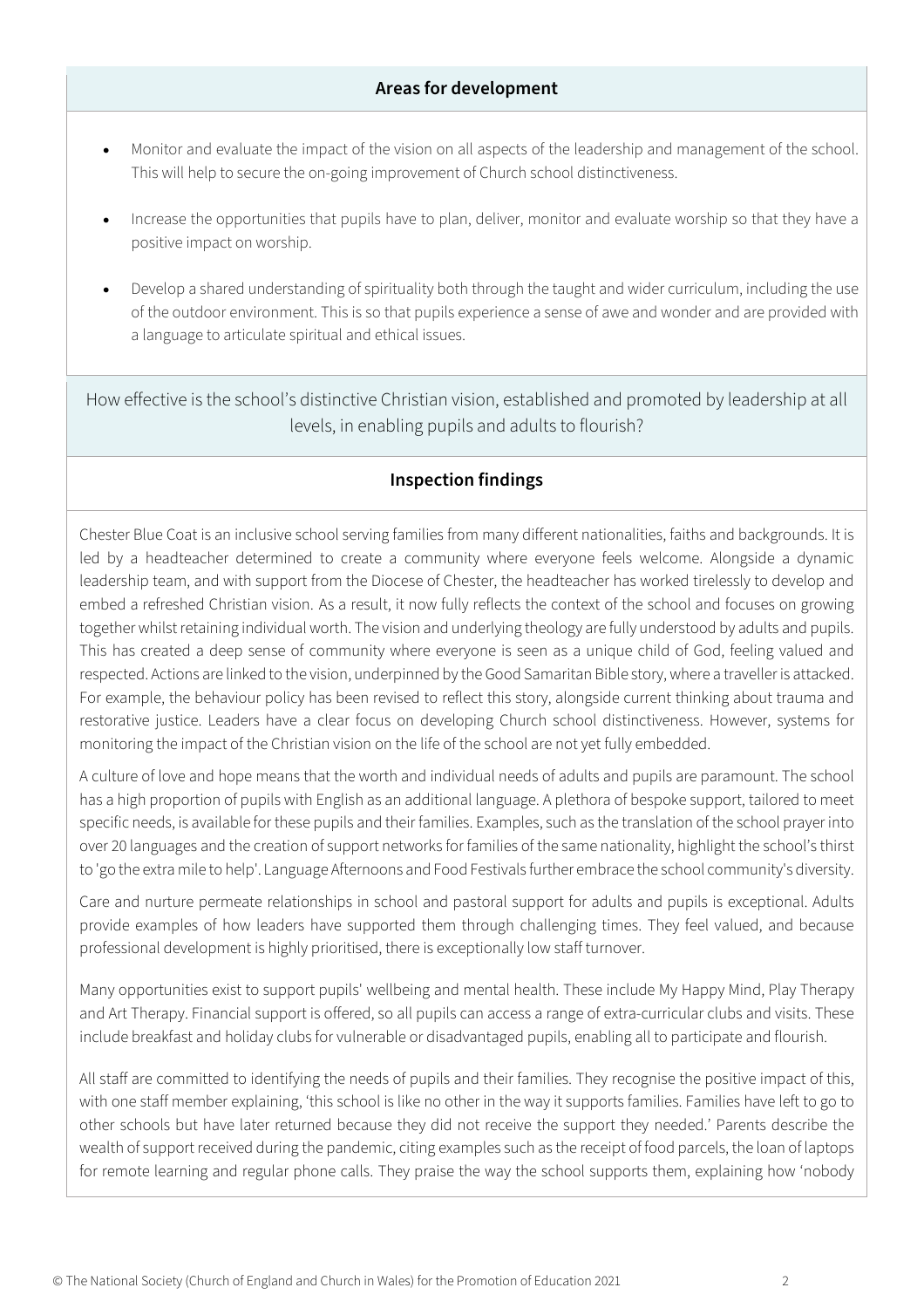judges you. They just want to help.' The school is a dedicated School of Sanctuary, providing a safe space for families in crisis. This exemplifies the positive outworking of the school's Christian vision to 'go and do likewise'.

Pupils are encouraged to have hope and ambition for the future through activities such as Aspirations Week, when they meet adults representing a range of occupations. Pupils draw on Jesus' teachings and other positive role models to describe how they overcome adversity.

Pupils' concerns for social justice are reflected through their behaviour and actions. They are involved in a wide range of activities focused on positive change, often initiated by the pupils themselves. Furthermore, pupils are able to link their actions to the school's Christian vision, explaining their desire to be a good Samaritan by 'going and doing likewise'. These actions often focus on school or the local community. Pupils are, however, developing an understanding of global issues, through activities such as Walk My Journey, which develops understanding about the plight of refugees.

The enquiry based curriculum is designed to express the school's vision, allowing pupils to ask questions and consider different viewpoints. The outdoor environment is used well in the early years to encourage a sense of awe and wonder. However, opportunities for older children are less developed. Areas have been designated for prayer spaces, including a Muslim prayer space, but these are not used consistently by all classes. In addition, limited intentional opportunities to develop spirituality through the curriculum means that a shared understanding of spirituality is not yet secure. In RE, pupils talk in depth about what they understand about Christianity and different faiths. They describe lessons as 'exciting' with opportunities for visiting places of worship, art, drama and debate enhancing learning. Everyone is encouraged to listen to one another, with one Muslim pupil explaining how they 'always get the chance to share what we believe ourselves.' Leaders skilfully use the pupils' lived experiences to enhance the intentional teaching of RE and to celebrate difference. Examples include pupils creating Identity Boxes, which provide valuable opportunities to explain what is important to them. Parents and visitors are invited into school to act as experts. Displays recognise the world faiths that make up the school community and celebrate pupil achievement.

Collective worship is inclusive, invitational and centred around mutual respect. It is led by a range of staff and visitors from different faiths and denominations. This contributes to pupils experiencing worship from a range of traditions. Opportunities to discuss topical events encourage questions and reflection. The diversity of the school community is reflected in the Faith Team Leaders and Worship Ambassadors, with pupils of all faiths and none keen to become members. Leaders are beginning to develop more opportunities to involve pupils in all aspects of worship to develop their knowledge and understanding.

Chester Blue Coat is a genuine place of sanctuary where diversity is not only recognised, but celebrated. To this end, the Christian vision of 'doing everything in love' is lived out in the way adults and pupils work together and behave compassionately towards one another. The school is a place where everyone is enabled to flourish, and therefore able to enjoy 'life in all its fullness'.

| MА<br><b>ONLY</b>                       | The effectiveness of RE is                                                                                                                                                                                                                                                                                                                                                                                                                                                                                           |                  | Good                           |            |        |  |  |  |
|-----------------------------------------|----------------------------------------------------------------------------------------------------------------------------------------------------------------------------------------------------------------------------------------------------------------------------------------------------------------------------------------------------------------------------------------------------------------------------------------------------------------------------------------------------------------------|------------------|--------------------------------|------------|--------|--|--|--|
|                                         | The RE curriculum uses the diocesan syllabus alongside Understanding Christianity. Pupils achieve well. Their<br>knowledge and understanding of Christianity, world religions and alternative beliefs is strong because teaching<br>is never less than good. RE is well led and managed. There is a detailed action plan in place, which together with<br>a robust and effective system of monitoring means that leaders are clear about how to further develop and<br>improve the quality of teaching and learning. |                  |                                |            |        |  |  |  |
| Contextual information about the school |                                                                                                                                                                                                                                                                                                                                                                                                                                                                                                                      |                  |                                |            |        |  |  |  |
| Date of inspection                      |                                                                                                                                                                                                                                                                                                                                                                                                                                                                                                                      | 21 March 2022    |                                | <b>URN</b> | 136806 |  |  |  |
| Date of previous inspection             |                                                                                                                                                                                                                                                                                                                                                                                                                                                                                                                      | 10 December 2015 |                                |            |        |  |  |  |
| School status                           |                                                                                                                                                                                                                                                                                                                                                                                                                                                                                                                      |                  | Voluntary aided primary school | <b>NOR</b> | 402    |  |  |  |